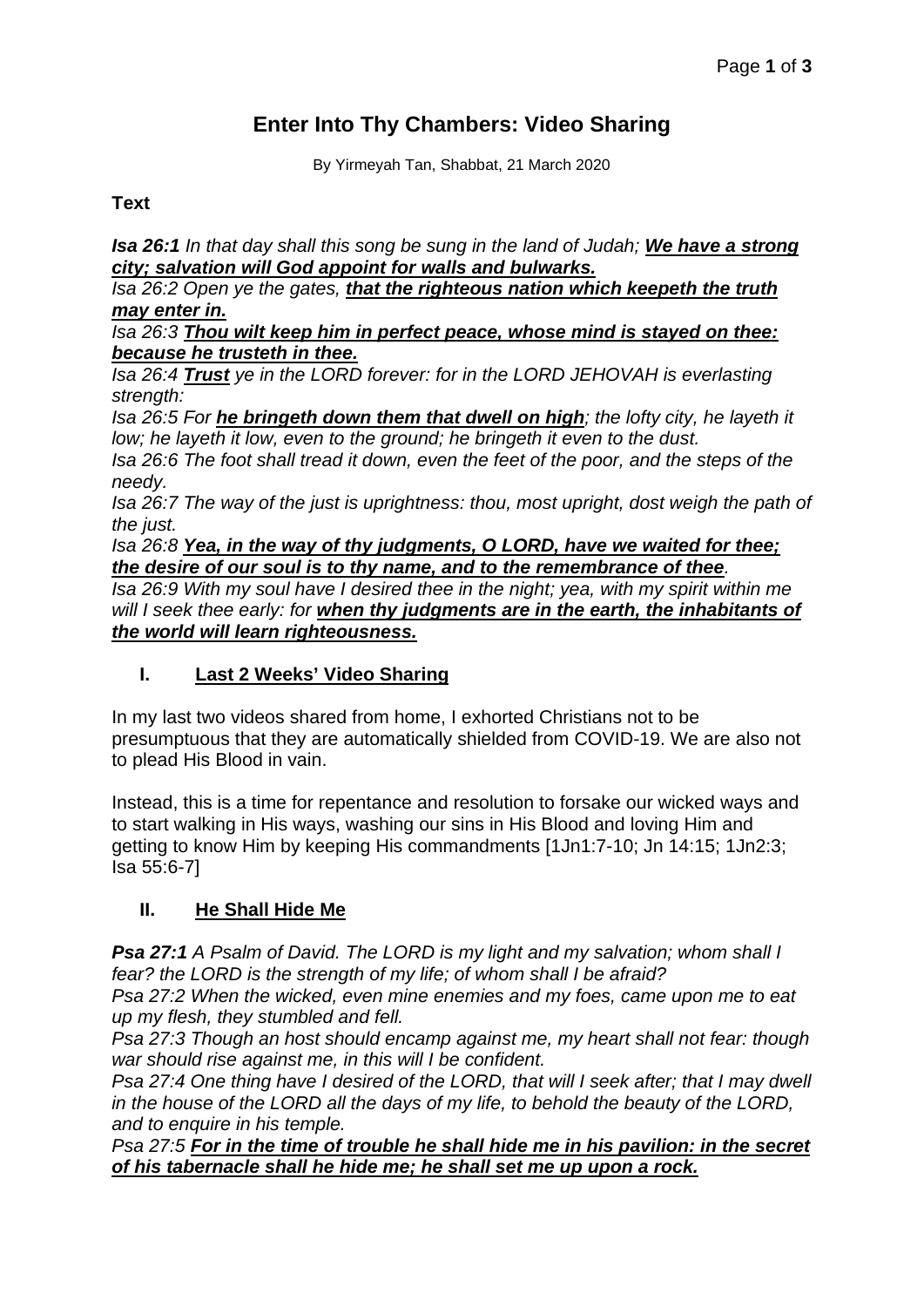## **III. Fear YAHWEH & Dwell At Ease**

*Psa 25:12 What man is he that feareth the LORD? him shall he teach in the way that he shall choose.*

*Psa 25:13 His soul shall dwell at ease; and his seed shall inherit the earth. Psa 25:14 The secret of the LORD is with them that fear him; and he will shew them his covenant.*

- **a. Fear [revere] YAHWEH, not COVID-19**
- **b. He will teach us His way**
- **c. Your soul shall dwell at ease**
- **d. Your seed shall inherit the earth**
- **e. He will reveal His secrets to you and you will understand His covenant**

**H3373:** *yârê'*

*yaw-ray' From H3372; fearing; morally reverent: - afraid, fear (-ful).*

### **IV. YAHWEH's Eye Is Upon You Who Fear Him**

#### *Psa 33:18 Behold, the eye of the LORD is upon them that fear him, upon them that hope in his mercy;*

*Psa 33:19 To deliver their soul from death, and to keep them alive in famine. Psa 33:20 Our soul waiteth for the LORD: he is our help and our shield.*

*Psa 33:21 For our heart shall rejoice in him, because we have trusted in his holy name.*

*Psa 33:22 Let thy mercy, O LORD, be upon us, according as we hope in thee.*

- **a. YAHWEH is keeping His eye on us**
- **b. To save us from death**
- **c. To keep us from famine**
- **d. He is our help and our shield**
- **e. We trust in His holy NAME**
- **f. His mercy is upon us**
- **g. Our hope is in Him**

#### **V. Not Forsaken But Preserved**

Psa 37:28 *For the LORD loveth judgment, and forsaketh not his saints; they are preserved for ever: but the seed of the wicked shall be cut off. Psa 37:29 The righteous shall inherit the land, and dwell therein for ever.*

- **a. YAHWEH loves justice**
- **b. He does not forsake His saints**
- **c. But He will cut off the wicked**
- **d. The righteous shall inherit the land**
- **VI. Transgressors Will be Destroyed**